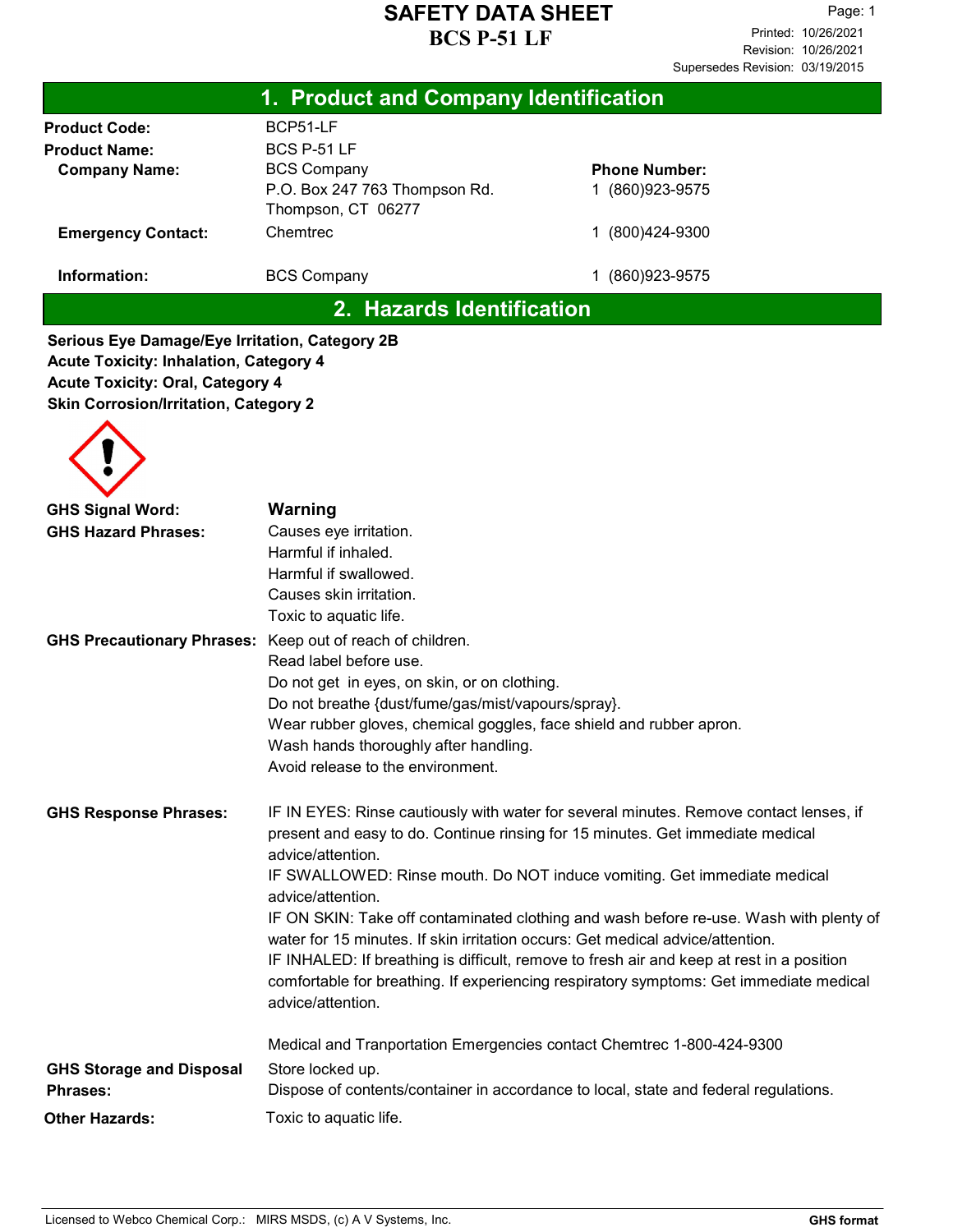| 3. Composition/Information on Ingredients                                                         |                                   |                                                                                                                                                                                                                                                                                                                                                                                                                                                                                                                                                                     |                                                                                              |  |  |
|---------------------------------------------------------------------------------------------------|-----------------------------------|---------------------------------------------------------------------------------------------------------------------------------------------------------------------------------------------------------------------------------------------------------------------------------------------------------------------------------------------------------------------------------------------------------------------------------------------------------------------------------------------------------------------------------------------------------------------|----------------------------------------------------------------------------------------------|--|--|
| CAS#                                                                                              |                                   | <b>Hazardous Components (Chemical Name)</b>                                                                                                                                                                                                                                                                                                                                                                                                                                                                                                                         | Concentration                                                                                |  |  |
| 121-44-8                                                                                          | Triton DF12                       |                                                                                                                                                                                                                                                                                                                                                                                                                                                                                                                                                                     | $1.0 - 2.0 %$                                                                                |  |  |
| 7632-00-0                                                                                         |                                   | Sodium nitrite {Nitrous acid, sodium salt}                                                                                                                                                                                                                                                                                                                                                                                                                                                                                                                          | $1.0 - 10.0 %$                                                                               |  |  |
|                                                                                                   |                                   |                                                                                                                                                                                                                                                                                                                                                                                                                                                                                                                                                                     | <b>4. First Aid Measures</b>                                                                 |  |  |
| <b>Emergency and First Aid</b>                                                                    |                                   |                                                                                                                                                                                                                                                                                                                                                                                                                                                                                                                                                                     |                                                                                              |  |  |
| Procedures:                                                                                       |                                   |                                                                                                                                                                                                                                                                                                                                                                                                                                                                                                                                                                     |                                                                                              |  |  |
| In Case of Inhalation:                                                                            |                                   | If breathing is difficult, remove to fresh air and keep at rest in a position comfortable for<br>breathing. If experiencing respiratory symptoms: Get immediate medical advice/attention.                                                                                                                                                                                                                                                                                                                                                                           |                                                                                              |  |  |
| In Case of Skin Contact:                                                                          |                                   | Flush thoroughly with fresh, tepid water for 15 minutes. Discard contaminated clothing<br>and footwear or wash before reuse.                                                                                                                                                                                                                                                                                                                                                                                                                                        |                                                                                              |  |  |
| In Case of Eye Contact:                                                                           |                                   | Immediately flush eyes with large amounts of fresh, tepid water for at least 15 minutes.<br>Hold eyelids open to ensure complete irrigation of eye and lid tissues. Tilt head to the<br>side and irrigate the eye from the bridge of the nose to the outside of the face. Keep<br>run-off from entering the other eye, mouth or ear. Washing eye within the first few<br>seconds is essential to achieve maximum effectiveness. Remove contact lenses, if<br>present and easy to do. Continue rinsing. If eye irritation persists, get medical<br>advice/attention. |                                                                                              |  |  |
| In Case of Ingestion:                                                                             |                                   | Do not induce vomiting. Rinse mouth with fresh, Tepid water, than immediately drink 4-8<br>oz. or milk or water. Never give anything by mouth to an unconscious person. If vomiting<br>occurs, keep airways open. Keep head lower than hips to prevent aspiration into the<br>lungs. Get medical advice/attention.                                                                                                                                                                                                                                                  |                                                                                              |  |  |
|                                                                                                   |                                   |                                                                                                                                                                                                                                                                                                                                                                                                                                                                                                                                                                     | 5. Fire Fighting Measures                                                                    |  |  |
| Flash Pt:                                                                                         |                                   |                                                                                                                                                                                                                                                                                                                                                                                                                                                                                                                                                                     |                                                                                              |  |  |
| <b>Explosive Limits:</b>                                                                          |                                   | LEL:                                                                                                                                                                                                                                                                                                                                                                                                                                                                                                                                                                | UEL:                                                                                         |  |  |
| <b>Autoignition Pt:</b>                                                                           |                                   |                                                                                                                                                                                                                                                                                                                                                                                                                                                                                                                                                                     |                                                                                              |  |  |
|                                                                                                   |                                   |                                                                                                                                                                                                                                                                                                                                                                                                                                                                                                                                                                     | Suitable Extinguishing Media: Dry chemical, CO2, sand, earth, water spray or regular foam.   |  |  |
| <b>Fire Fighting Instructions:</b>                                                                |                                   | As in any fire, wear a self-contained breathing apparatus in pressure-demand,<br>MSHA/NIOSH (approved or equivalent), and full protective gear.                                                                                                                                                                                                                                                                                                                                                                                                                     |                                                                                              |  |  |
| <b>Flammable Properties and</b><br>Hazards:                                                       |                                   |                                                                                                                                                                                                                                                                                                                                                                                                                                                                                                                                                                     |                                                                                              |  |  |
| <b>Hazardous Combustion</b><br><b>Products:</b>                                                   |                                   |                                                                                                                                                                                                                                                                                                                                                                                                                                                                                                                                                                     |                                                                                              |  |  |
| 6. Accidental Release Measures                                                                    |                                   |                                                                                                                                                                                                                                                                                                                                                                                                                                                                                                                                                                     |                                                                                              |  |  |
| <b>Protective Precautions,</b><br><b>Protective Equipment and</b><br><b>Emergency Procedures:</b> |                                   |                                                                                                                                                                                                                                                                                                                                                                                                                                                                                                                                                                     | Rubber or neoprene gloves, Safety glasses, Wear chemical protective clothing.                |  |  |
| <b>Material Is Released Or</b><br>Spilled:                                                        | <b>Steps To Be Taken In Case</b>  | applicable regulations.                                                                                                                                                                                                                                                                                                                                                                                                                                                                                                                                             | Absorb spill with inert material (e.g. dry sand or earth), and dispose of in accordance with |  |  |
|                                                                                                   |                                   |                                                                                                                                                                                                                                                                                                                                                                                                                                                                                                                                                                     | 7. Handling and Storage                                                                      |  |  |
| Handling:                                                                                         | <b>Precautions To Be Taken in</b> | For industrial or institutional use only.                                                                                                                                                                                                                                                                                                                                                                                                                                                                                                                           |                                                                                              |  |  |
| Storing:                                                                                          | <b>Precautions To Be Taken in</b> | place. Store in tightly sealed container                                                                                                                                                                                                                                                                                                                                                                                                                                                                                                                            | Keep from freezing. Store away from incompatible material. Store in cool/well-ventilated     |  |  |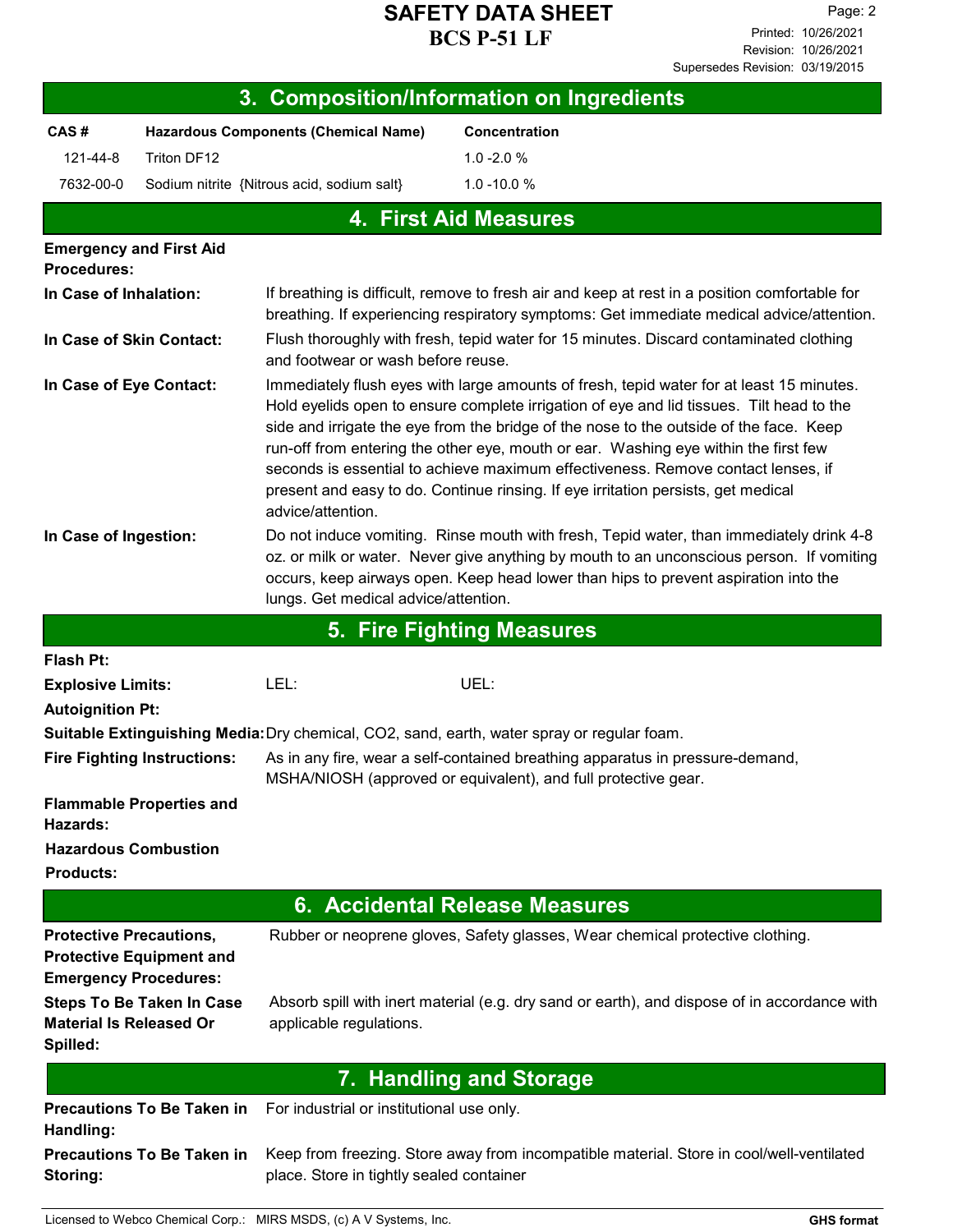|                                                        |                                               | 8. Exposure Controls/Personal Protection                                                                                                                                                   |                                     |                                                                                                             |                     |  |
|--------------------------------------------------------|-----------------------------------------------|--------------------------------------------------------------------------------------------------------------------------------------------------------------------------------------------|-------------------------------------|-------------------------------------------------------------------------------------------------------------|---------------------|--|
| CAS#                                                   | <b>Partial Chemical Name</b>                  |                                                                                                                                                                                            | <b>OSHA TWA</b>                     | <b>ACGIH TWA</b>                                                                                            | <b>Other Limits</b> |  |
| 121-44-8                                               | Triton DF12                                   |                                                                                                                                                                                            | PEL: 25 ppm                         | TLV: 1 ppm<br>STEL: 3 ppm                                                                                   |                     |  |
| 7632-00-0                                              | Sodium nitrite {Nitrous acid, sodium<br>salt} |                                                                                                                                                                                            |                                     |                                                                                                             |                     |  |
| <b>Respiratory Equipment</b><br>(Specify Type):        |                                               |                                                                                                                                                                                            |                                     | A respirator is not needed under normal and intended conditions of product use.                             |                     |  |
| <b>Eye Protection:</b>                                 |                                               | Safety glasses                                                                                                                                                                             |                                     |                                                                                                             |                     |  |
| <b>Protective Gloves:</b>                              |                                               | Rubber or neoprene gloves                                                                                                                                                                  |                                     |                                                                                                             |                     |  |
| <b>Other Protective Clothing:</b>                      |                                               | Wear chemical protective clothing.                                                                                                                                                         |                                     |                                                                                                             |                     |  |
| <b>Engineering Controls</b><br>(Ventilation etc.):     |                                               | Good general ventilation should be sufficient to control airborne levels.                                                                                                                  |                                     |                                                                                                             |                     |  |
|                                                        |                                               | 9. Physical and Chemical Properties                                                                                                                                                        |                                     |                                                                                                             |                     |  |
| <b>Physical States:</b><br><b>Appearance and Odor:</b> |                                               | [X] Liquid<br>$[$ ] Gas<br>Appearance: Liquid                                                                                                                                              | [ ] Solid                           |                                                                                                             |                     |  |
|                                                        |                                               | Odor: No appearent odor.                                                                                                                                                                   |                                     |                                                                                                             |                     |  |
| pH:                                                    |                                               |                                                                                                                                                                                            |                                     |                                                                                                             |                     |  |
| <b>Melting Point:</b><br><b>Boiling Point:</b>         |                                               |                                                                                                                                                                                            |                                     |                                                                                                             |                     |  |
| <b>Flash Pt:</b>                                       |                                               |                                                                                                                                                                                            |                                     |                                                                                                             |                     |  |
| <b>Evaporation Rate:</b>                               |                                               |                                                                                                                                                                                            |                                     |                                                                                                             |                     |  |
| Flammability (solid, gas):                             |                                               |                                                                                                                                                                                            |                                     |                                                                                                             |                     |  |
| <b>Explosive Limits:</b>                               |                                               | LEL:                                                                                                                                                                                       | UEL:                                |                                                                                                             |                     |  |
| Vapor Pressure (vs. Air or<br>$mm Hg$ :                |                                               |                                                                                                                                                                                            |                                     |                                                                                                             |                     |  |
|                                                        | Vapor Density (vs. Air = 1):                  |                                                                                                                                                                                            |                                     |                                                                                                             |                     |  |
|                                                        | Specific Gravity (Water = 1):                 |                                                                                                                                                                                            |                                     |                                                                                                             |                     |  |
| <b>Solubility in Water:</b>                            |                                               | 100                                                                                                                                                                                        |                                     |                                                                                                             |                     |  |
| <b>Octanol/Water Partition</b><br><b>Coefficient:</b>  |                                               |                                                                                                                                                                                            |                                     |                                                                                                             |                     |  |
| <b>Autoignition Pt:</b>                                |                                               |                                                                                                                                                                                            |                                     |                                                                                                             |                     |  |
|                                                        | <b>Decomposition Temperature:</b>             |                                                                                                                                                                                            |                                     |                                                                                                             |                     |  |
| <b>Viscosity:</b>                                      |                                               |                                                                                                                                                                                            |                                     |                                                                                                             |                     |  |
|                                                        |                                               |                                                                                                                                                                                            | <b>10. Stability and Reactivity</b> |                                                                                                             |                     |  |
| Stability:                                             |                                               | Stable [X]<br>Unstable [ ]                                                                                                                                                                 |                                     |                                                                                                             |                     |  |
| <b>Conditions To Avoid -</b>                           |                                               |                                                                                                                                                                                            |                                     |                                                                                                             |                     |  |
| Instability:                                           |                                               | Avoid handling conditions which may allow for leaks and spills of this material. Do not<br>permit personnel to handle this product without proper training and/or protective<br>equipment. |                                     |                                                                                                             |                     |  |
| Avoid:                                                 |                                               |                                                                                                                                                                                            |                                     | Incompatibility - Materials To Avoid contact with acidic and ammonia products, amines, and powdered metals. |                     |  |
| <b>Byproducts:</b>                                     | <b>Hazardous Decomposition or</b>             |                                                                                                                                                                                            |                                     |                                                                                                             |                     |  |
| <b>Possibility of Hazardous</b><br><b>Reactions:</b>   |                                               | Will occur $\lceil \quad \rceil$                                                                                                                                                           | Will not occur [X]                  |                                                                                                             |                     |  |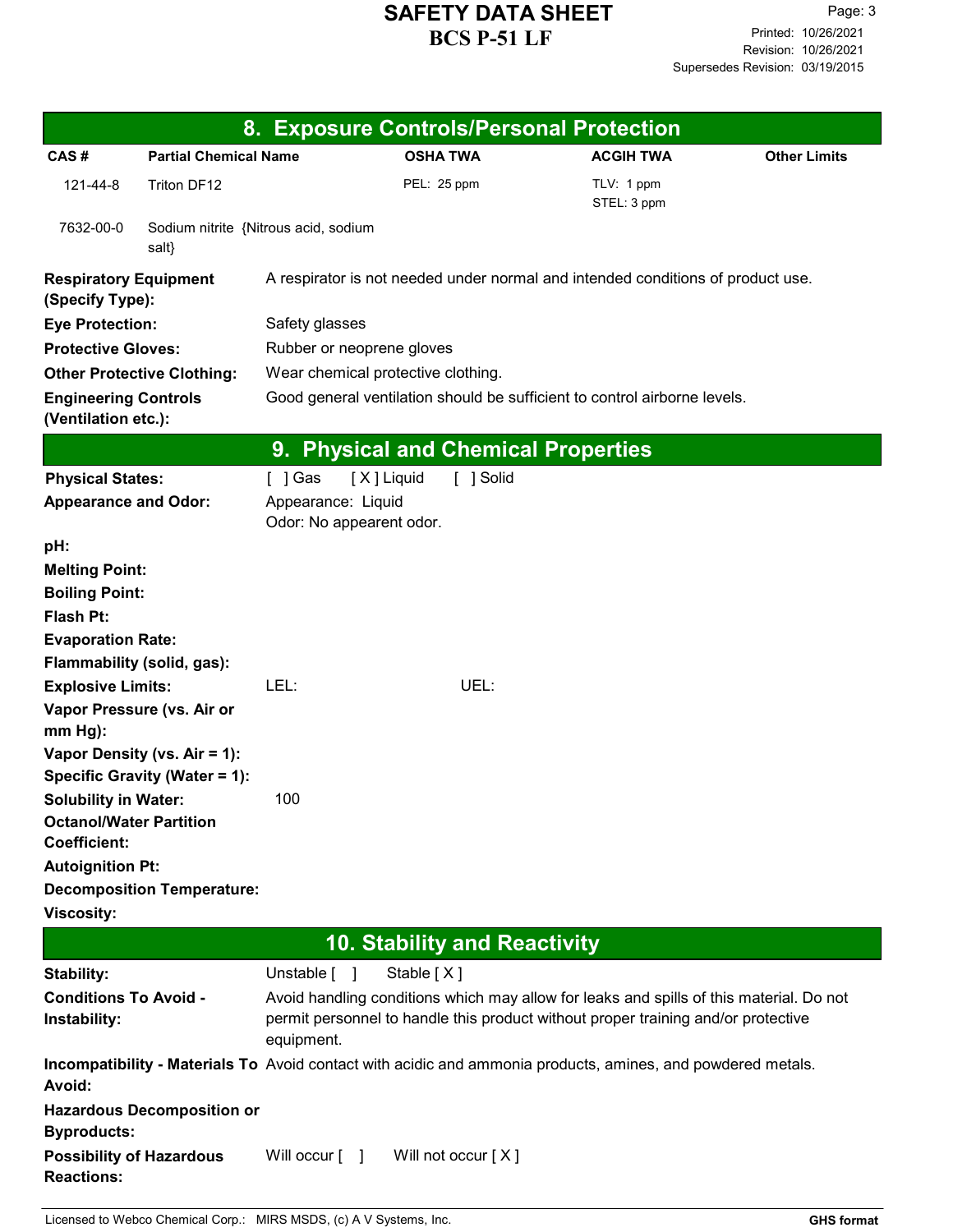#### **Conditions To Avoid - Hazardous Reactions:**

|                                                                                                                                                      |                                                            |                      | <b>11. Toxicological Information</b>                                                                                                                 |                    |                                                                                      |                     |
|------------------------------------------------------------------------------------------------------------------------------------------------------|------------------------------------------------------------|----------------------|------------------------------------------------------------------------------------------------------------------------------------------------------|--------------------|--------------------------------------------------------------------------------------|---------------------|
|                                                                                                                                                      | <b>Toxicological Information:</b>                          |                      | Inhalation, Eye contact, Skin contact                                                                                                                |                    |                                                                                      |                     |
| <b>Irritation or Corrosion:</b>                                                                                                                      |                                                            | Eyes:                | Causes serious eye irritation.                                                                                                                       |                    |                                                                                      |                     |
|                                                                                                                                                      |                                                            | Skin:                | May cause skin irritation.                                                                                                                           |                    |                                                                                      |                     |
|                                                                                                                                                      |                                                            | Ingestion:           | No known effects.                                                                                                                                    |                    |                                                                                      |                     |
| <b>Symptoms related to</b>                                                                                                                           | Toxicological Characteristics: Skin:                       | Inhalation:<br>Eyes: | May cause nose, throat, and lung irritation<br>Redness, pain, irritation.<br>Redness, pain, irritation.<br>Ingestion: No symptoms known or expected. |                    |                                                                                      |                     |
|                                                                                                                                                      |                                                            |                      | Inhalation: Respiratory irritation, cough                                                                                                            |                    |                                                                                      |                     |
| Carcinogenicity:                                                                                                                                     |                                                            | NTP? No              | IARC Monographs? No                                                                                                                                  |                    | <b>OSHA Regulated? No</b>                                                            |                     |
|                                                                                                                                                      |                                                            |                      | <b>12. Ecological Information</b>                                                                                                                    |                    |                                                                                      |                     |
| <b>General Ecological</b><br>Information:                                                                                                            |                                                            |                      | Harmful to aquatic life.                                                                                                                             |                    |                                                                                      |                     |
|                                                                                                                                                      |                                                            |                      | <b>13. Disposal Considerations</b>                                                                                                                   |                    |                                                                                      |                     |
| <b>Waste Disposal Method:</b>                                                                                                                        |                                                            |                      |                                                                                                                                                      |                    | Dispose of contents/container in accordance to local, state and federal regulations. |                     |
|                                                                                                                                                      |                                                            |                      | <b>14. Transport Information</b>                                                                                                                     |                    |                                                                                      |                     |
|                                                                                                                                                      | <b>LAND TRANSPORT (US DOT):</b>                            |                      |                                                                                                                                                      |                    |                                                                                      |                     |
| <b>DOT Hazard Class:</b><br><b>UN/NA Number:</b>                                                                                                     | <b>DOT Proper Shipping Name:</b>                           |                      | Compound Cleaner, Not Regulated.                                                                                                                     |                    |                                                                                      |                     |
| AIR TRANSPORT (ICAO/IATA):<br><b>ICAO/IATA Shipping Name:</b><br>Not Regulated<br><b>UN Number:</b><br><b>Packing Group:</b><br><b>Hazard Class:</b> |                                                            |                      |                                                                                                                                                      |                    |                                                                                      |                     |
| <b>15. Regulatory Information</b>                                                                                                                    |                                                            |                      |                                                                                                                                                      |                    |                                                                                      |                     |
| EPA SARA (Superfund Amendments and Reauthorization Act of 1986) Lists                                                                                |                                                            |                      |                                                                                                                                                      |                    |                                                                                      |                     |
| CAS#<br>121-44-8                                                                                                                                     | <b>Hazardous Components (Chemical Name)</b><br>Triton DF12 |                      |                                                                                                                                                      | S. 302 (EHS)<br>No | S. 304 RQ<br>Yes 5000 LB                                                             | S. 313 (TRI)<br>Yes |
| 7632-00-0                                                                                                                                            | Sodium nitrite {Nitrous acid, sodium salt}                 |                      |                                                                                                                                                      | No                 | <b>Yes 100 LB</b>                                                                    | Yes                 |